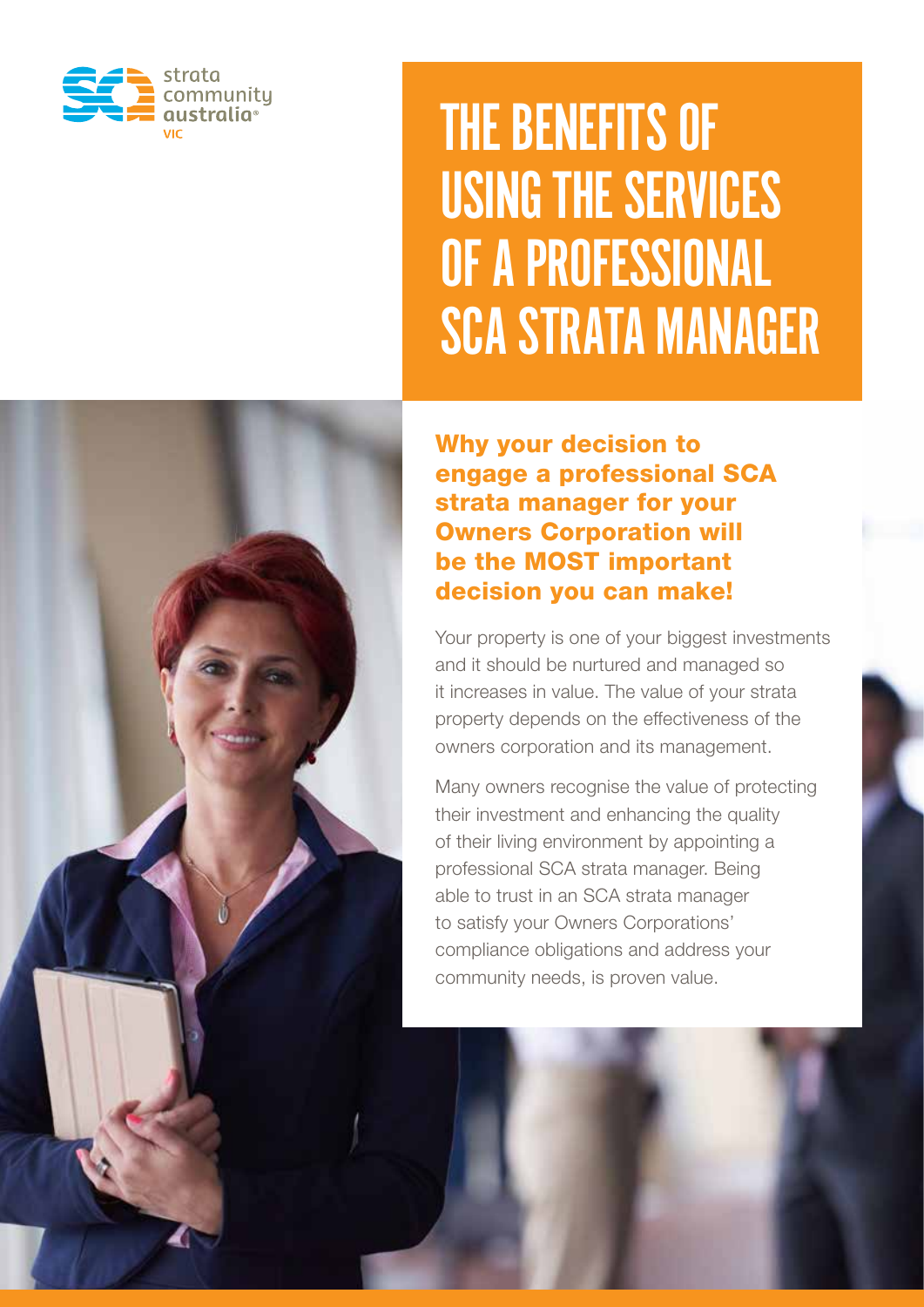



## Suffering any of these familiar problems…

Constantly chasing other owners for overdue fees?

Worried that your insurance won't be paid or that your electricity is about to be cut off?

Rubbish not collected and piling up?

Lifts out of order – no service agreement in place?

Broken lights in carpark?

Other issues too numerous to mention…

…Note to self - We Need A Professional Manager!

## Choosing to own, live or work in a strata complex has many benefits.

And utilising the services of a professional manager increases those benefits. As an owner-occupier or investor you should be confident in your decision to appoint a professional SCA strata manager to take the hassle out of complying and meeting the needs of your Owners Corporation (OC). He or she ensures that a balance of rights and enjoyment of the property is available to all within your shared environment, and helps all occupiers and tenants understand the rules, regulations and legal obligations. Your manager can usually be the voice of common sense and ensure mutual respect within your Owners Corporation.

## Your SCA value proposition

#### RECEIVE EXPERT **GUIDANCE**

INCREASE YOUR STRATA KNOWLEDGE

PROTECT YOUR INVESTMENT

SAFEGUARD YOUR FEES

SAVE \$

MINIMISE YOUR RISKS

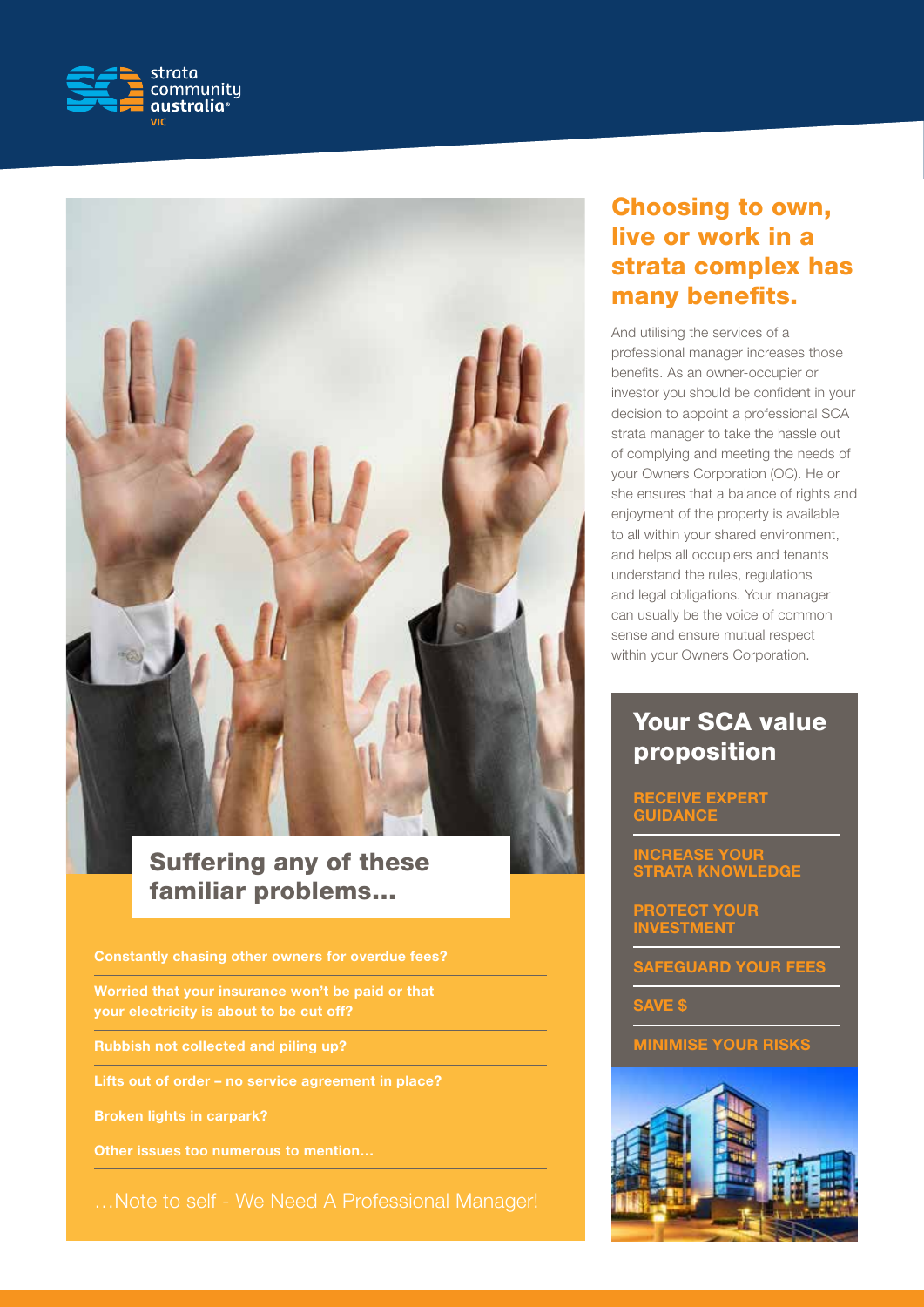## Your professional manager understands strata living and helping owners sort out issues before they become unmanageable problems. Here are some real-life examples:

Communicating accurate and timely information pertinent to the activities that enhance and improve your quality of life, such as:

- » "Your windows are being cleaned today"
- » "The driveway is being repaired - please ensure your cars are out by 8am or you will have difficulty exiting the premises"
- » "A meeting is coming up. This is your chance to attend and have your say on when and how much the committee should allocate for painting and other issues.

#### Helping you comply with obligations under the Owners Corporations Act, minimising your personal risks of exposure:

- » Ensuring insurance on the buildings remain current
- Supporting owners through the sale or purchase of lots. Your manager can help you understand what it means to buy into an owners corporation, and what it means to buy into this one in particular
- » Understanding the outgoings for the property and at what intervals, to make sure your property is maintained in tip-top condition.

Helping keep you and your investment safe by ensuring you are always up to date with legislative change and responsibilities impacting on your property ownership:

- » Advising on the Occupational, Health and Safety Act – ensuring your property is safe from slips, trips and falls
- » Advising on Equal Opportunity – ensuring fair access to all
- » Looking after fencing, guttering, downpipes and all other maintenance issues – and advising on who shares in the cost of repairs and replacements that will inevitably be needed
- » Ensuring your money is managed fairly and equitably, by setting accurate budgets. This ensures funds are at hand to pay contractors (and keep them coming back to maintain the site), and paying insurance on time
- » Establishing sinking funds for capital expenses so as to avoid the requirement for large, unexpected one-off levies
- » Making sure every owner receives accurate entitlements to vote and that votes are counted fairly when making decisions that affect your investment
- Issuing legally compliant notice of meetings to ensure valid decisions are made and all owners are given the opportunity to have a say in the decisions being made. Recording those decisions and informing every one of the details
- » Delivering hassle free convening and conducting of meetings, providing information and accurate reporting in meeting minutes

Providing support and guidance in times of need - having a professional on the other end of the phone during business hours (and many times after hours too), to receive, liaise and resolve strata problems for owners and residents:

- » Having access to a person who will listen and assist in times of emergency - water entering the apartment, lost keys or additional keys required, when windows break, when lights go out in the hallways, and even what we hope is the rare occasion, when a fire breaks out, when property is broken into or when protection from the elements is in demand
- When owners want action to be taken to limit the inconvenience, disruption or discomfort being felt by the inappropriate actions of other residents - loud music at unacceptable hours, storage of hazardous items on common property etc.

#### Your professional SCA Strata Manager is your ready access to expert advice and well managed funds:

- » Assisting owners understand the maintenance requirements of their building, from cleaning and gardening, to maintenance of lighting, lifts, pools, central heating/ cooling plants, fire equipment and services to name just a few
- » Guiding adequate budgeting to allow preventative, ongoing and proactive repairs and maintenance to keep equipment and the property in working order
- » Preparing invoices and chasing arrears to fund the budget and ensure owners who do pay aren't unfairly disadvantaged
- » Presenting details of the state of the OCs accounts routinely for transparency and continual monitoring of funds